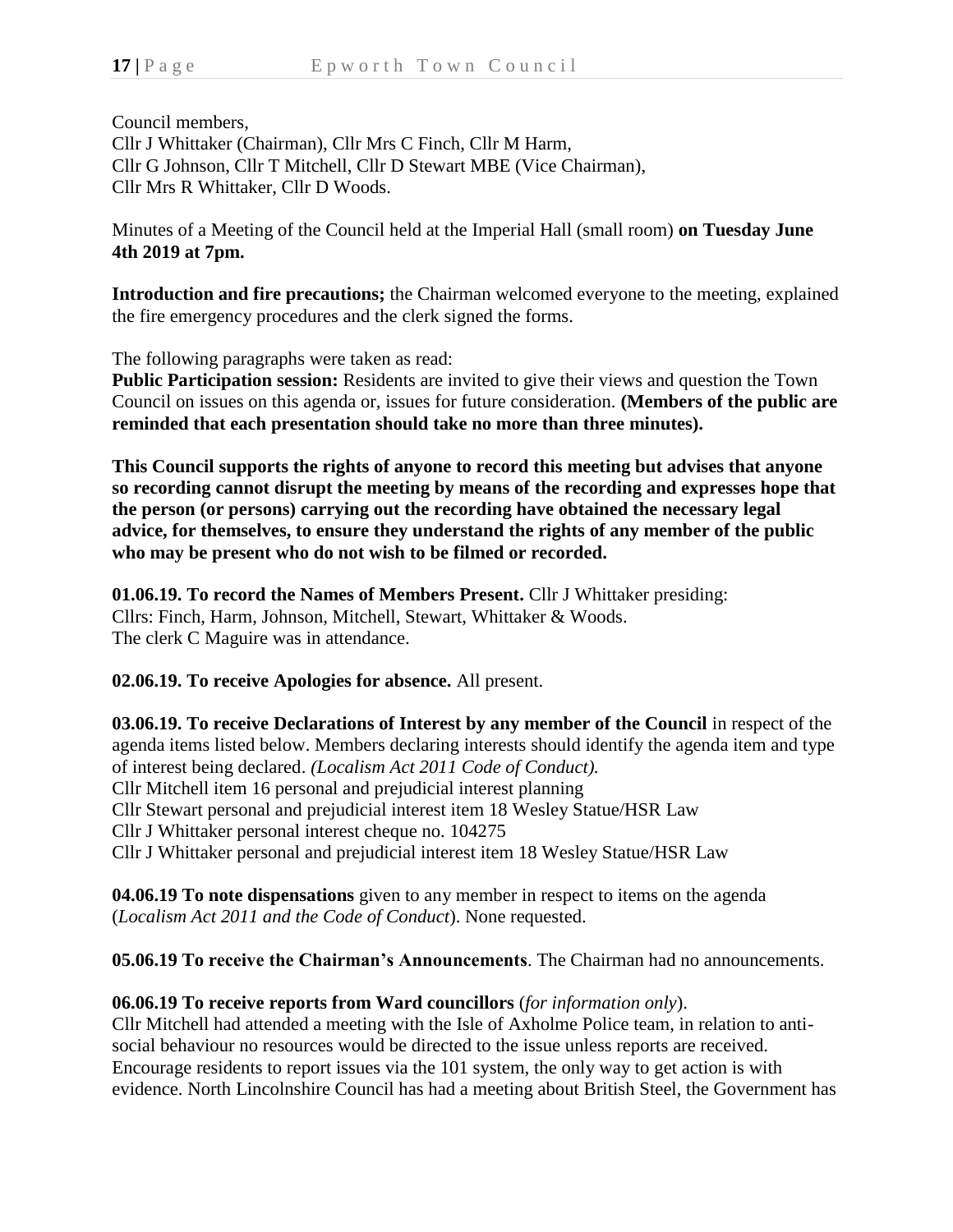undertaken to pay salaries and current suppliers; being managed by the government "Business" secretary. A priority to sell the business as an entirety. Complicated as cannot nationalise whilst in administration. Extra-ordinary meeting at North Lincolnshire Council to discuss. Everyone is backing the "Save the Steelworks" campaign. Regarding Neighbourhood Plans, it is a condition of the precept grant that the council consider this and an agenda item next meeting is requested. Issues of parking and traffic management; development limits and heritage can be included. Previously noted that the work load and high cost of a Neighbourhood Plan ruled it out, but, funding and support available.

**07.06.19 To receive the Clerk's Report** *(for information only).* The clerk presented a "work in progress" report proposed by Cllr Stewart seconded and **RESOLVED** noted.

**08.06.19. To resolve Draft Minutes** of Meetings of the Council held on Tuesday May 14th 2019 (Annual Meeting) and Tuesday May 21st 2019 (extra ordinary meeting) copies of which have been previously circulated, for approval and signature.

Minutes of May 14th 2019, proposed by Cllr Woods seconded by Cllr Stewart **RESOLVED** an accurate record and signed by the Chairman.

Minutes of May 21st 2019 proposed by Cllr R. Whittaker seconded by Cllr Harm **RESOLVED** an accurate record and signed by the Chairman.

**09.06.19. To dispose of any business,** if any, remaining from the last meetings. Noted that clerk needs to address the issue of the electricity account for Chapel of Rest (page 3). Personnel Committee item (page 7) noted the Chairman a temporary committee member only, councillors asked to consider taking up the position. Noted - Item 34.05.19 Tree survey approved by council. Item 57.05.19 spelling mistake noted (*corrected on PDF for web-site*).

**10.06.19. Finance Committee:** to receive DRAFT minutes of a committee meeting held on Wednesday May 29th at 7pm for approval and signature. Proposed by Cllr Stewart seconded by Cllr Mitchell **RESOLVED** an accurate record and signed by the Chairman.

**11.06.19. Internal control:** to receive copy April bank statements, the April Receipts & Payments account sheet and the April budget sheet for approval and signature of the Chairman Proposed by Cllr Stewart seconded by Cllr Mitchell **RESOLVED** an accurate record and signed by the Chairman.

**12.06.19 Internal Control Epworth Town Council Assets:** to receive a copy of the updated assets list (line 9 Annual Return). Proposed by Cllr Stewart seconded by Cllr Mitchell **RESOLVED** an accurate record and signed by the Chairman.

**13.06.19 Internal control Annual Return year ending March 2019:** to receive a copy of page 5, section 2 – The Accounting Statement for approval and signature by the Chairman with supporting documents – copy March bank statements; March Receipts & Payments account sheet; completed budget sheet to year end March 2019; Receipts and payments sheet for the year to March 2019; bank reconciliation pro forma; explanation of variances pro forma and information; copy e-mail from PKF Littlejohn explaining "restated" figure.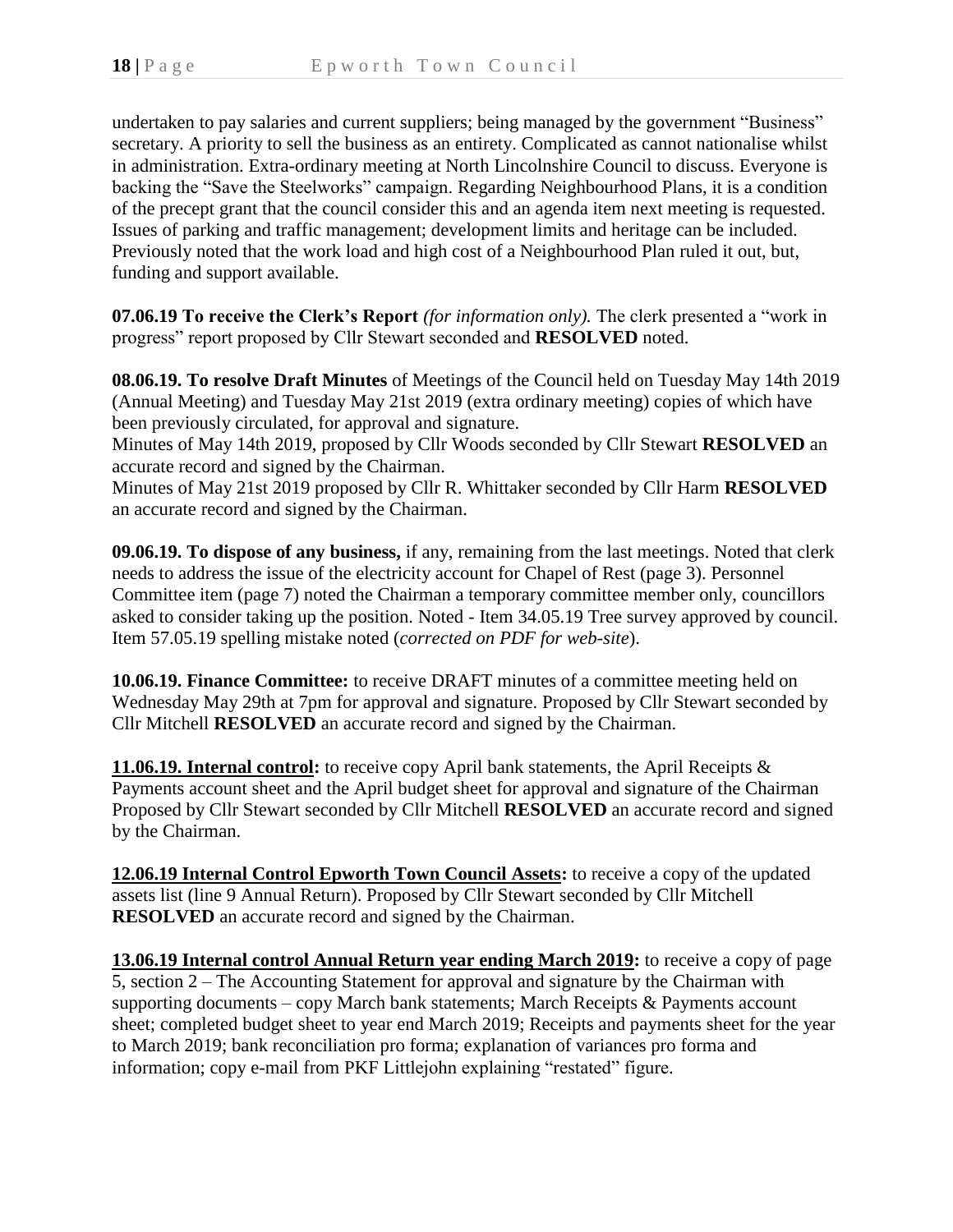Proposed by Cllr Stewart seconded by Cllr Mitchell **RESOLVED** that the Accounting statement was an accurate record and could be signed by the Chairman. The clerk was thanked for her work on the annual Return.

**14.06.19 Internal Control: To receive information regarding payments on the Financial** 

**Statements (***such as direct debits and credit payments*) approved by the Town Clerk since the last meeting of the Town Council, under powers granted by the Local Government Act 1972 s101 and in accordance with Council Policy.

|          | <b>Receipts</b>               |                             |            |        |           |
|----------|-------------------------------|-----------------------------|------------|--------|-----------|
| 28.05.19 | R Wallace & Son               | Purchase & burial CR84      | £350.00    |        | £350.00   |
| 28.05.19 | R Wallace & Son               | Burial fee J & M Clark      | £75.00     |        | £75.00    |
| 03.06.19 | Co-op Funerals                | Add inscription             |            |        |           |
|          | Doncaster                     | Whitehurst                  | £25.00     |        | £25.00    |
| 22.05.19 | Hanging basket                | Cash and cheques            | £620.00    |        |           |
|          | contributions                 |                             |            |        | £620.00   |
| 22.05.19 | HB contribution               | cash                        | £20.00     |        | £20.00    |
| 03.06.19 | <b>HB</b> contributions       | Cash & cheque               | £140.00    |        | £140.00   |
|          | <b>Cheques paid</b>           |                             | <b>Net</b> | Vat    | Total     |
| 104268   | <b>Torne Valley</b>           | Machinery repair            | £14.03     | £2.81  | £16.84    |
| 104269   | <b>Fountain Court Florist</b> | <b>Silk flowers</b>         | £100.00    |        | £100.00   |
| 104270   | Zurich Insurance              | Annual payment 1st Of 3     | £1,729.31  |        | £1,729.31 |
| 104271   | Fields in Trust               | Membership fee              | £65.00     |        | £65.00    |
| 104272   | <b>VANL</b>                   | Membership fee              | £20.00     |        | £20.00    |
|          |                               |                             |            |        |           |
|          |                               |                             |            |        |           |
|          | <b>Cancelled cheques</b>      |                             |            |        |           |
|          |                               |                             |            |        |           |
|          |                               |                             |            |        |           |
|          | <b>DD</b> payments            |                             |            |        |           |
| 19.05.19 | <b>BT</b>                     | telephone/internet          | £58.60     | £11.72 | £70.32    |
| 26.05.19 | <b>O2</b>                     | mobile phone charges        | £19.44     | £3.89  | £23.33    |
| 01.06.19 | North Lincs. Council          | Cemetery rates              | £53.00     |        | £53.00    |
| 01.06.19 | North Lincs. Council          | <b>Trade waste Cemetery</b> | £21.60     |        | £21.60    |
| 08.06.19 | <b>Water Plus</b>             | Used water & drainage       | £36.44     |        | £36.44    |
| 10.06.19 | <b>MKS Groundcare</b>         | <b>Grass cutting</b>        | £633.60    |        | £633.60   |

*NOTE: banking dates are approximate and may vary from those listed*

Proposed by Cllr Stewart seconded by Cllr Mitchell **RESOLVED** financial information noted schedule signed by the Chairman.

## **15.06.19 Internal control: To resolve June cheques for payment** as presented on the

following schedule *(Local Government Act 1972 as amended).*

| Ne،<br>∕ tai<br>.<br>$ -$ |
|---------------------------|
|---------------------------|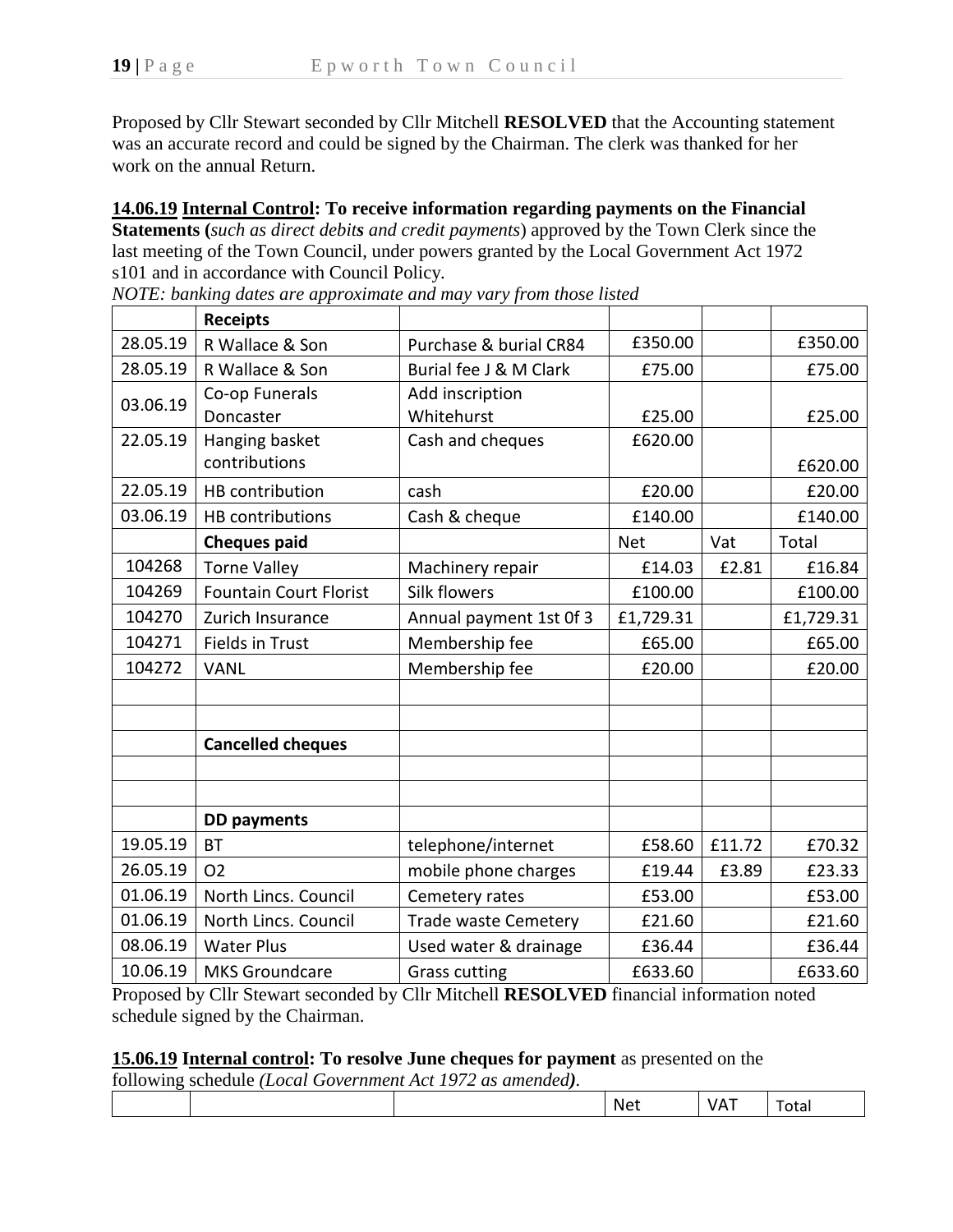| 104273 | Epworth Imperial Hall | Room hire May 21st       | £22.50  |        | £22.50  |
|--------|-----------------------|--------------------------|---------|--------|---------|
| 104274 | C Maguire             | 24 1st class stamps      | £16.80  |        | £16.80  |
| 104275 | J Whittaker           | Laptop keyboard monitor  | £470.76 | £94.16 | £564.92 |
| 104276 | A Fotherby            | Petrol for mowers        | £25.00  |        | £25.00  |
|        |                       | <b>Total cheques for</b> |         |        |         |
|        |                       | payment                  |         |        | £629.22 |

Proposed by Cllr Stewart seconded by Cllr Johnson **RESOLVED** cheques for payment as presented, schedule signed by the Chairman.

**16.06.19. Planning:** Town & Country Planning Act 1990 (as amended)

**To receive DRAFT minutes** of a planning committee meeting held on Wednesday April 17th 2019 for approval and signature by the Chairman. Proposed by Cllr R Whittaker seconded by Cllr Mitchell **RESOLVED** an accurate record and signed by the Chairman.

*Having declared a prejudicial interest Cllr Mitchell left the meeting.*

## **NOTE: all planning links sent to councillors via e-mail**

**To resolve PA/2019/777** planning permission for change of use of land to equine including the formulation of a "manege" and associated works

Site location: Summer Croft, Scawcett Lane, Epworth

Proposed by Cllr Stewart seconded by Cllr Woods **RESOLVED** No observations (1 abstention, 1 against)

**To resolve PA/2019/902** planning permission to install first floor windows in Queen Street Elevation

Site location: Co-operative House, market Place, Epworth

Proposed by Cllr R Whittaker seconded by Cllr Stewart **RESOLVED** No observations

*Cllr Mitchell returned to the meeting.*

**17.06.19. Heritage:** to receive an email from Grice & Hunter concerning the Ivy Andrew Hall site and to resolve how to progress.

During discussion the following points were noted:

- The Old Rectory as Heritage Centre
- Form working group to explore grant funding
- £50,000 (fifty thousand pounds) nominal value
- Site should be cleared as derelict
- Noted Diocese urgent requirement to sell site
- Should be community asset
- Query on funding opportunities
- Working group independent not Epworth Town Council group

Proposed by Cllr Harm seconded by Cllr Mitchell **RESOLVED** to encourage the formation of independent working group to develop site as heritage asset. (interested councillors welcome).

*Having declared personal and prejudicial interests Cllrs J Whittaker & Stewart left the meeting*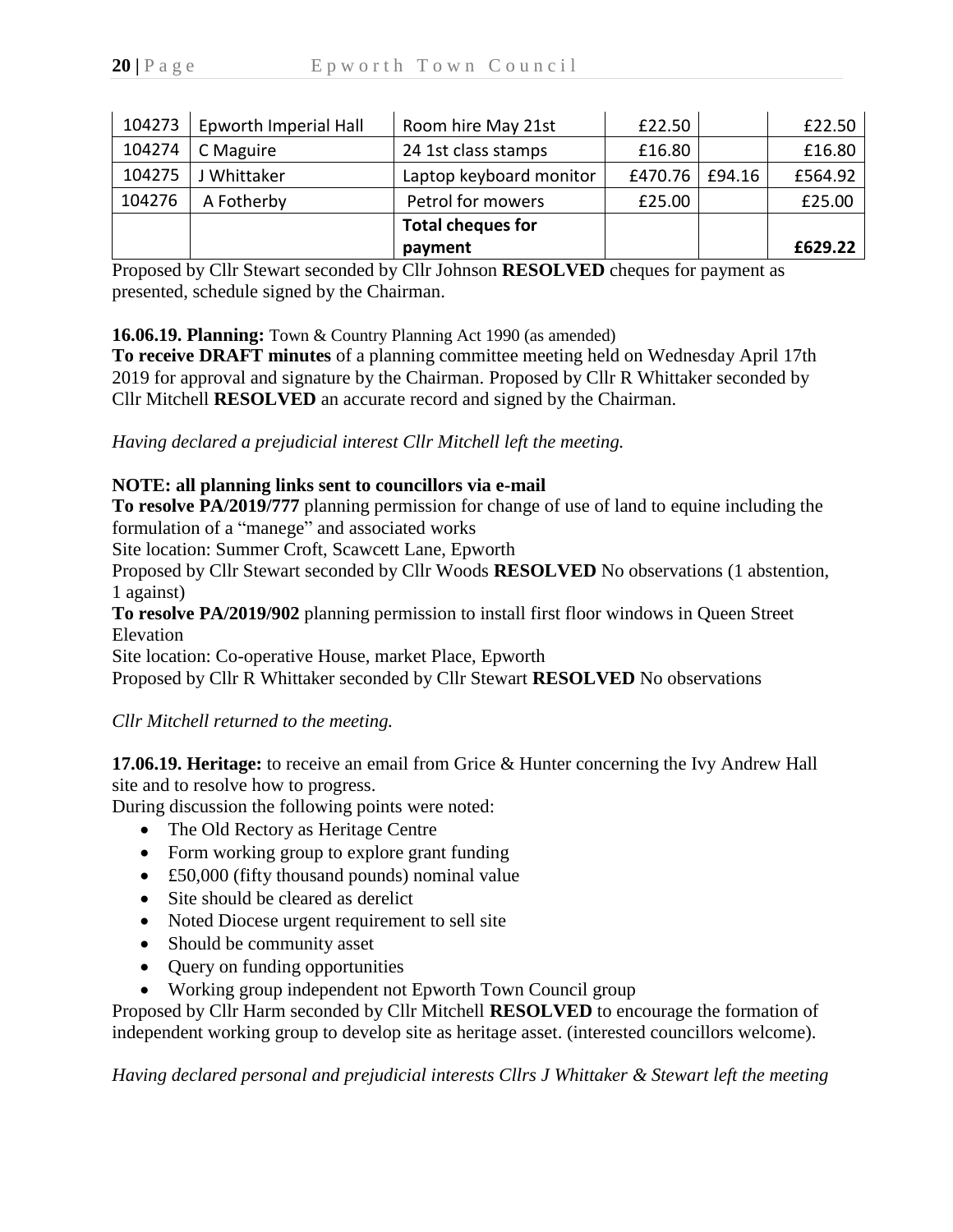**18.06.19. HSR Law:** to receive a copy letter from the solicitors following the complaint made concerning costs and the length of time to assign a lease. *NOTE: Epworth Town Council resolved not to continue with the assignment of the lease for the statue.*

**RESOLVED** that Cllr Mitchell took the Chair for this item.

Noted that the letter had been received following a formal complaint about the charges. Councillors considered that the charges of £480.00 for 2 hours work (including VAT) were not unreasonable and appropriate for the time spent.

Proposed by Cllr Harm to pay the costs and end the complaint, seconded by Cllr R Whittaker and **RESOLVED**.

## *Cllrs J Whittaker & Stewart back to meeting*

**19.06.19. British Steel – Scunthorpe:** to receive a request to lobby the local MP to support the local steel industry. Note devastating to community if the steelworks were to close. Proposed by Cllr Harm seconded by Cllr Johnson to write a letter in support of the cross party efforts to support the industry **RESOLVED**. (MP's Dakin, Vickers & Percy).

**20.06.19. Kings Head Croft: replacement cradle swing seats**: to receive copy quotations from suppliers for the replacement of swing seats following RoSPA inspections recommending their replacement. After discussion on the sizes of swing seats in relation to the different play areas, proposed by Cllr Harm seconded by Cllr R Whittaker and **RESOLVED** to purchase and fit 2 large seats for the grassed area and 2 smaller "bucket" seats for the fenced play area. Noted 10% discount to be requested if available.

**21.06.19. NATS:** to nominate a councillor (in addition to the Ward Councillor) to the local NAT team. Cllr Harm proposed that he was interested, seconded by Cllr Stewart and **RESOLVED**.

**22.06.19 Turbary Road:** to discuss and resolve request from contractor for additional stone following resignation of councillor scheduled to meet with contractor. Following brief discussion noting the concerns of resident s and confirmation from the clerk that no stone had been added the previous year; proposed by Cllr Stewart seconded by Cllr Mitchell **RESOLVED** to uphold the advice of the contractor to purchase and lay 20 tons of stone at a cost of £400.00 (four hundred pounds) plus VAT.

**23.06.19. Facebook:** to receive information from ERNLLCA on the management of facebook and review previous council decision. Note; amended document from Cllr Harm to be made available to councillors for the next meeting.

**24.06.19. ERNLLCA: resolutions to the 2019 Annual General Meeting:** To receive additional advice from ERNLLCA on "resolutions for submission to the AGM" Following brief discussion during which it was recognised that the previously proposed motion was inappropriate for the ERNLLCA AGM, proposed by Cllr Stewart seconded by Cllr Johnson and **RESOLVED** noted.

**25.06.19. ERNLLCA:** to receive information on, and nominate attendees to the planning training. Cllrs Woods & R Whittaker **RESOLVED** nominated to attend.